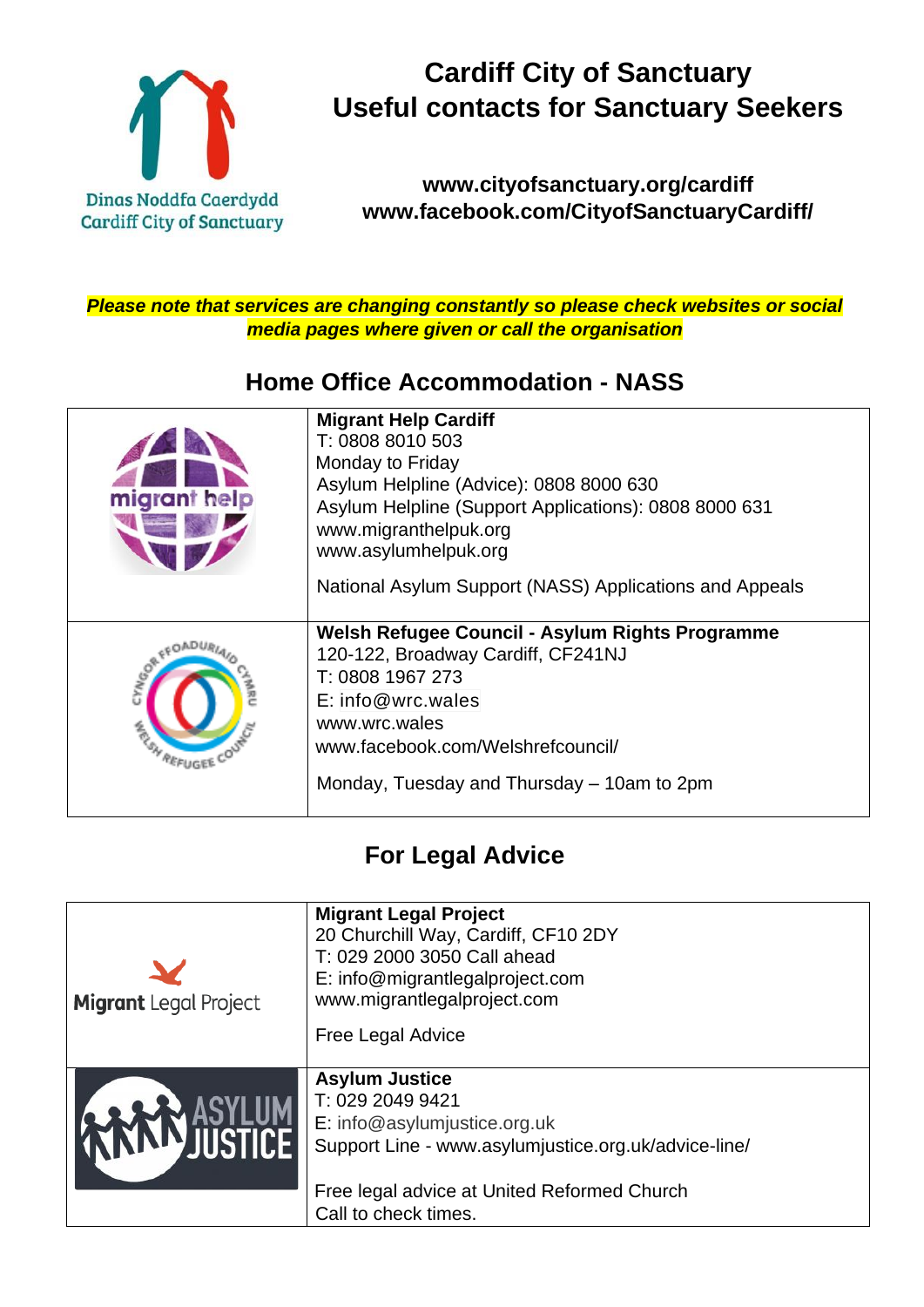| Legal Aid<br>For a list of Legal Aid lawyers<br>www.find-legal-advice.justice.gov.uk/ |
|---------------------------------------------------------------------------------------|
|                                                                                       |

### **For Women Only**

| <b>REFUGE</b>                       | <b>Welsh Refugee Council</b><br>120-122, Broadway Cardiff, CF241NJ<br>T: 0808 1967 273<br>$E:$ info@wrc.wales<br>www.wrc.wales<br>www.facebook.com/Welshrefcouncil/<br>Support to Women and Girls who have experienced some form of<br>violence - Asylum Seekers Only<br>Monday - Thursday 9:30am-12:30pm & 2.00-4.00pm, Fridays<br>9:30am-12:30pm   |
|-------------------------------------|------------------------------------------------------------------------------------------------------------------------------------------------------------------------------------------------------------------------------------------------------------------------------------------------------------------------------------------------------|
|                                     | <b>Woman Seeking Sanctuary Advocacy Group (WSSAG)</b><br>3 North Church Street, CF105HB<br>T: 029 2132 0635<br>E: wssagwales@yahoo.co.uk<br>www.wssagwales.wordpress.com<br><b>Women Support Group</b><br>Mon/Tues/Thurs: 9.30am-2.30pm<br>Friday: 10.00am-2.00pm (Food distribution)<br>Saturday: 10.00am-12.00pm (Food distribution, occasionally) |
| Cardiff<br><b>Women's</b><br>Ientre | <b>Cardiff Women's Centre</b><br>50 Meteor Street, Adamsdown, Cardiff CF24 0HE<br>T: 029 2046 0566<br>E: info@cardiffwomenscentre.org.uk<br>www.cardiffwomenscentre.org.uk<br>www.facebook.com/CardiffWomensAid                                                                                                                                      |
|                                     | <b>Cardiff Women's Aid</b><br>50 Meteor Street, Adamsdown, Cardiff CF24 0HE<br>T: 029 2046 0566<br>E: admin@cardiffwomensaid.org.uk<br>www.cardiffwomensaid.org.uk<br>www.facebook.com/CardiffWomensAid                                                                                                                                              |
|                                     | <b>RISE - Recovery Information Safety Empowerment</b><br>Cardiff Royal Infirmary, Block 24, Longcross Street, Cardiff CF24<br>0JT<br>T: 02920 460 566<br>E: reception@rise-cardiff.cymru<br>www.rise-cardiff.cymru<br>www.facebook.com/CardiffWomensAid                                                                                              |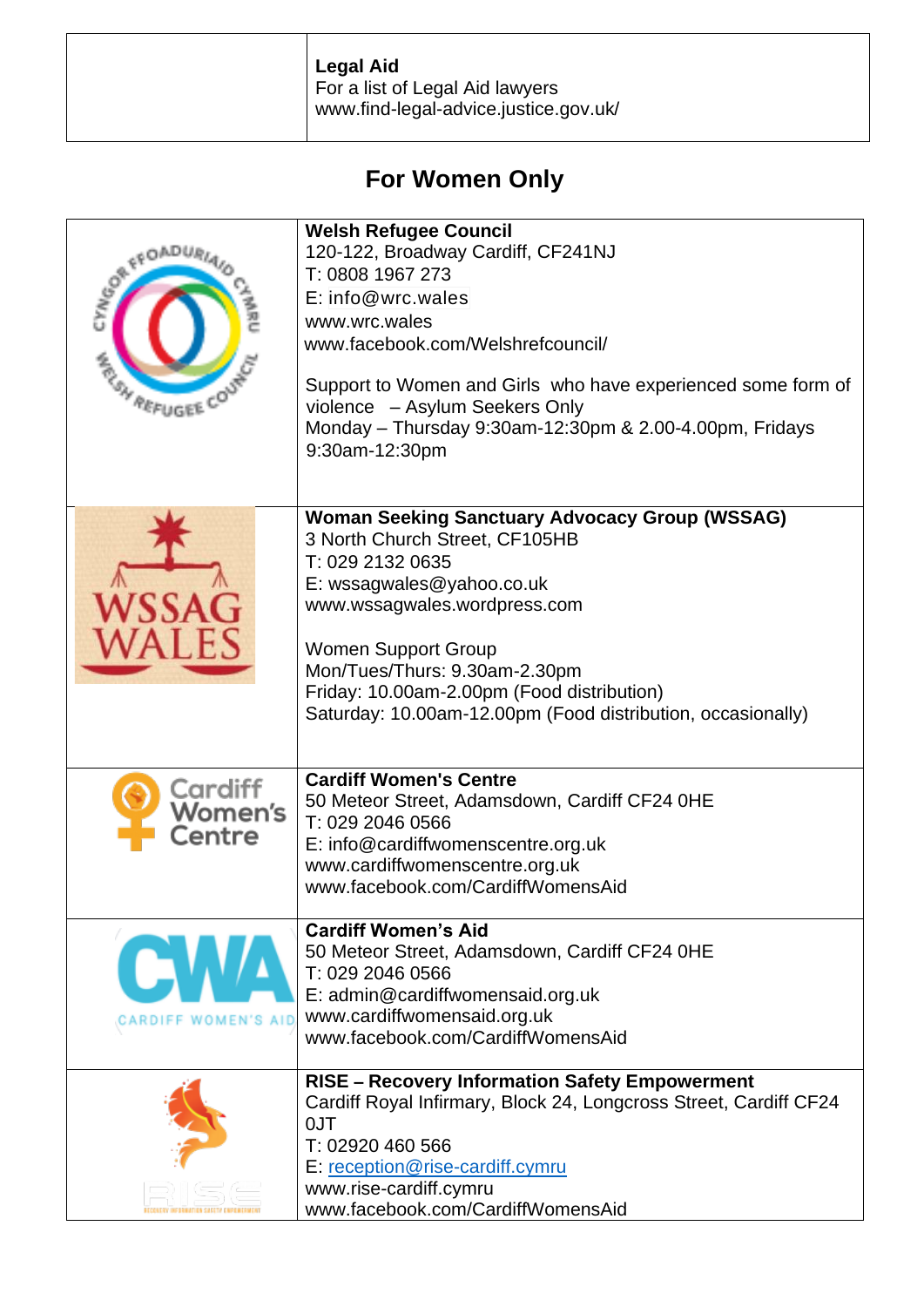| Bawso<br>Providing specialist services for BME communities | <b>BAWSO Cardiff</b><br>Unit 4, Sovereign Quay, Havannah Street, Cardiff, CF10 5SF<br>T: 029 2064 4633 / Free phone 08007318147<br>E: info@bawso.org.uk<br>www.bawso.org.uk |
|------------------------------------------------------------|-----------------------------------------------------------------------------------------------------------------------------------------------------------------------------|
|                                                            | Support for Black & Minority Ethnic Women & Girl victims of<br>trafficking, FGM, domestic abuse, violence and any other issues                                              |

### **For Parents, Children and Play**

|                                                                   | <b>Trinity Centre Cardiff</b><br>Four Elms Road, CF24 1LE<br>T: 029 21321120<br>E: enquiries@trinitycentre.wales<br>www.trinitycentre.wales/events<br>Tuesday and Wednesday 12.30pm to 2.30pm<br>Thursdays 10.30am to 12.30pm<br>Stay and Play Drop-in (Mums and Toddlers)<br>Call 07896 522 697 to book a place and confirm times. |
|-------------------------------------------------------------------|-------------------------------------------------------------------------------------------------------------------------------------------------------------------------------------------------------------------------------------------------------------------------------------------------------------------------------------|
|                                                                   | <b>Displaced People in Action</b><br>3rd Floor, Hastings House, Fitzalan Place, Cardiff, CF24 0BL<br>T: 029 2078 9733 / 0796 7054 973<br>$E: \mathsf{info@dpia.org.uk}$<br>www.facebook.com/Displaced-People-In-Action-<br>1874174869534837/<br>www.dpia.org.uk<br>Regular children and young people's activities                   |
|                                                                   | <b>Oasis Cardiff</b><br>69b Splott Road, Cardiff, CF24 2BW<br>T: 029 2046 0424<br>E: info@oasiscardiff.org<br>www.oasiscardiff.org<br>www.facebook.com/OasisCDF/                                                                                                                                                                    |
| YMRU<br><b>PLANT A THEULUOEDD</b><br><b>CHILDREN AND FAMILIES</b> | <b>Tros Gynnal Plant Cymru</b><br>TGP Cymru, 12 North Road, Cardiff, CF10 3DY<br>T: 029 2039 6974 / 07931 507786<br>E: shona.ure@tgpcymru.org.uk<br>www.tgpcymru.org.uk/what-we-do/young-asylum-seekers-and-<br>refugees-programme/)<br>www.facebook.com/TGPCymru/                                                                  |
| THE<br><b>BIRTH PARTNER</b><br><b>PROJECT</b>                     | <b>The Birth Partner Project</b><br>T: 07871911415<br>E: info@birthpartnerproject.org<br>www.birthpartnerproject.org<br>Pregnancy, birth and postnatal support for women who would<br>otherwise give birth alone. Referral through midwife.                                                                                         |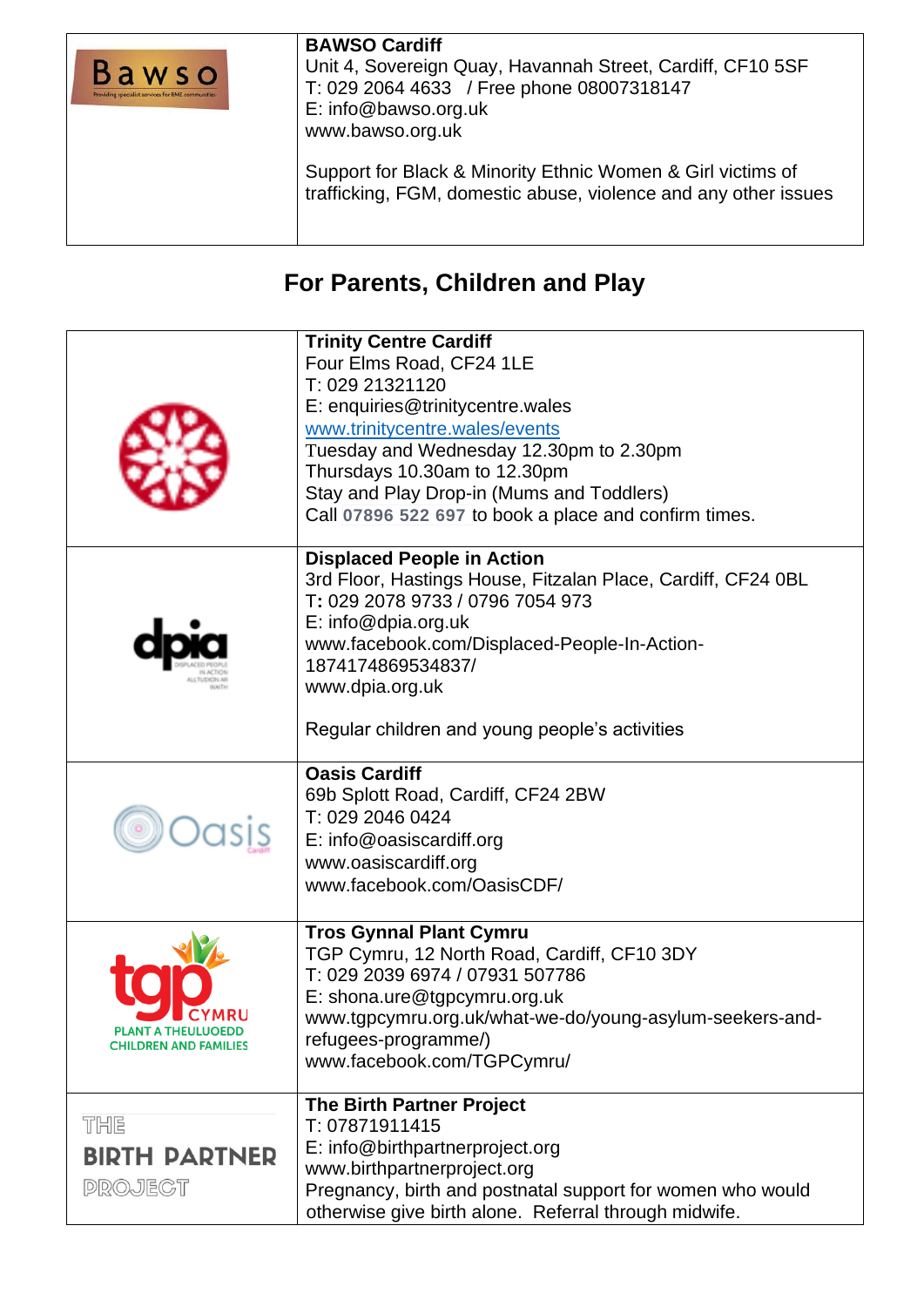| ٦e | <b>Cardiff Hubs &amp; Libraries</b><br>T: 029 2078 0971 option2<br>Listen to stories and sing rhymes with your baby<br>Borrow books in various languages<br>Advice for school admission form, free school meals and uniform<br>support |
|----|----------------------------------------------------------------------------------------------------------------------------------------------------------------------------------------------------------------------------------------|
|    | For library near you and more information-<br>https://cardiffhubs.co.uk/library-services/<br>https://cardiffhubs.co.uk/hubs/<br>@cdflibraries<br>@cardifflibraryservice                                                                |

## **English for Speakers of Other Languages- ESOL**

|                | <b>Welsh Refugee Council - Free ESOL Classes</b>                                |
|----------------|---------------------------------------------------------------------------------|
|                | 120-122, Broadway Cardiff, CF241NJ                                              |
|                | T: 0808 1967 273                                                                |
|                | $E:$ info@wrc.wales                                                             |
|                | www.wrc.wales/about/esol/                                                       |
| <b>REFUGEE</b> |                                                                                 |
|                |                                                                                 |
|                | <b>Trinity Centre - Student Action for Refugees</b><br>Four Elms Road, CF24 1LE |
|                | T: 02921321120                                                                  |
|                | E: enquiries@trinitycentre.wales                                                |
|                | www.trinitycentre.wales                                                         |
|                |                                                                                 |
|                | @CdfTrinity<br>@TrinityCentreCDF                                                |
|                |                                                                                 |
|                | English conversation group - To book, please contact Space4U at                 |
|                | 07708 677865.                                                                   |
|                |                                                                                 |
|                | <b>Trinity Centre - English Classes</b>                                         |
|                | Please contact Welsh Refugee Council at info@wrc.wales or call                  |
|                | 0808 196 7273 for more information and to make a booking.                       |
|                |                                                                                 |
|                | <b>Oasis Cardiff</b>                                                            |
|                | 69b Splott Road, Cardiff, CF24 2BW<br>T: 029 2046 0424                          |
|                |                                                                                 |
|                | W: www.trinitycentre.wales                                                      |
|                | E: info@oasiscardiff.org                                                        |
|                | www.oasiscardiff.org/activities-services<br>www.facebook.com/OasisCDF/          |
|                |                                                                                 |
|                | Wales Asylum Seeker & Refugee Doctors [WARD] group -                            |
|                | <b>DPIA</b>                                                                     |
|                | T: 02920 789 733 / 07496 840 479                                                |
|                | $E:$ sarah@dpia.org.uk                                                          |
|                | www.facebook.com/Displaced-People-In-Action-                                    |
|                | 1874174869534837/                                                               |
|                | www.dpia.org.uk                                                                 |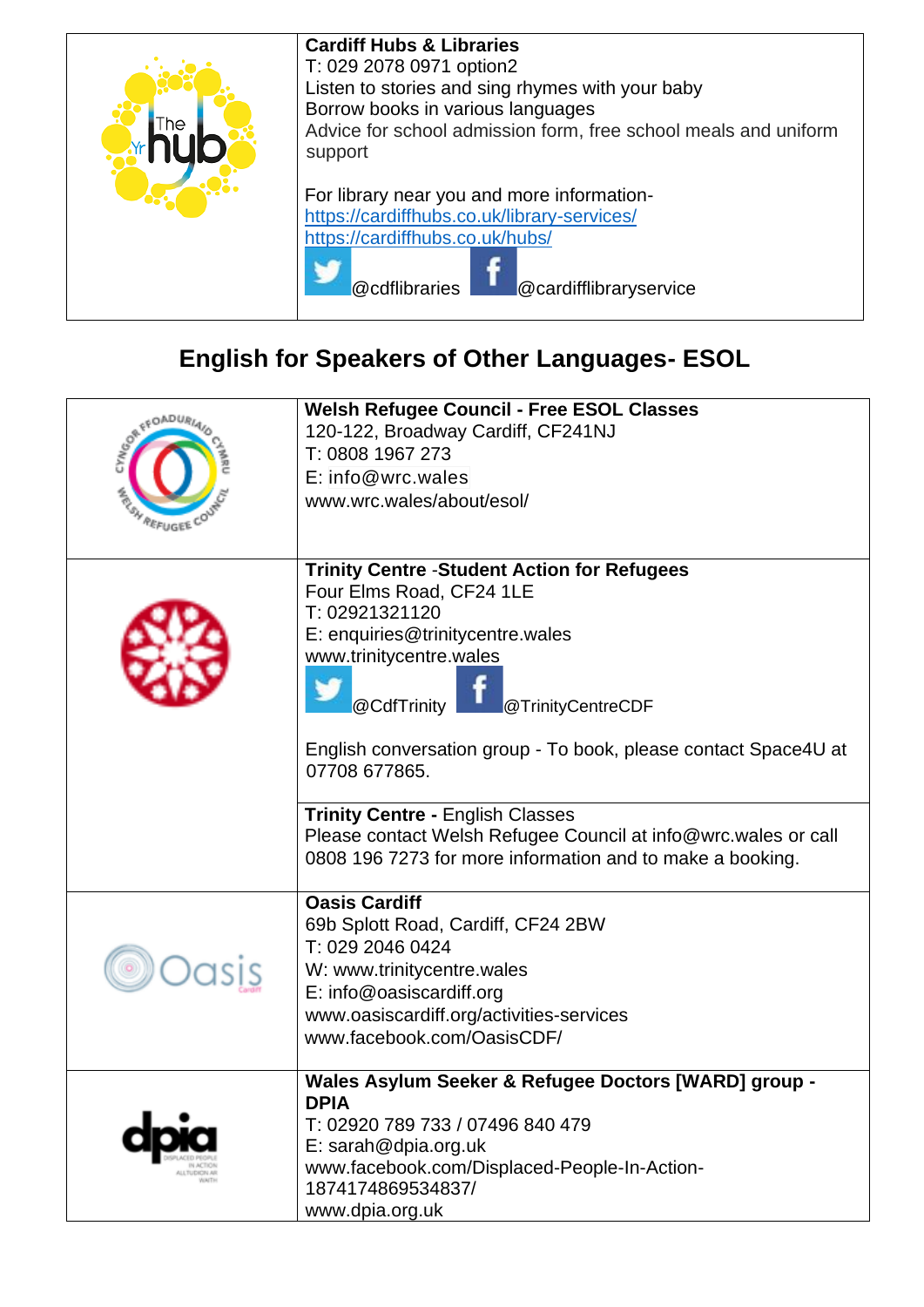| Language lessons are coordinated from our Cardiff office from<br>9:30am-1:30pm<br>(Monday & Tuesday is OET, Wednesday & Thursday is IELTS).<br>These are currently being held online due to coronavirus.                                                                                                                                                        |
|-----------------------------------------------------------------------------------------------------------------------------------------------------------------------------------------------------------------------------------------------------------------------------------------------------------------------------------------------------------------|
| <b>Space4U Cardiff in Trinity Centre</b><br>Four Elms Road, CF24 1LE<br>T:07561 648964 - Help and Information<br>E: cardiffspace4u@outlook.com<br>www.space4Ucardiff.co.uk<br>T: 0770 8677 865 - For English Class<br>General drop-in Monday and Thursday 10am-5pm                                                                                              |
| <b>Cardiff Hubs &amp; Libraries- Online English Conversation Club</b><br>Wednesday 11am-12pm on Microsoft Teams<br>To request link email - libraryevents@cardiff.gov.uk<br>For all events in the library: www.cardiffhubs.co.uk/events<br>For library near you and more information-<br>www.cardiff.gov.uk/libraries<br>@cdflibraries<br>@cardifflibraryservice |

### **For Health Care**

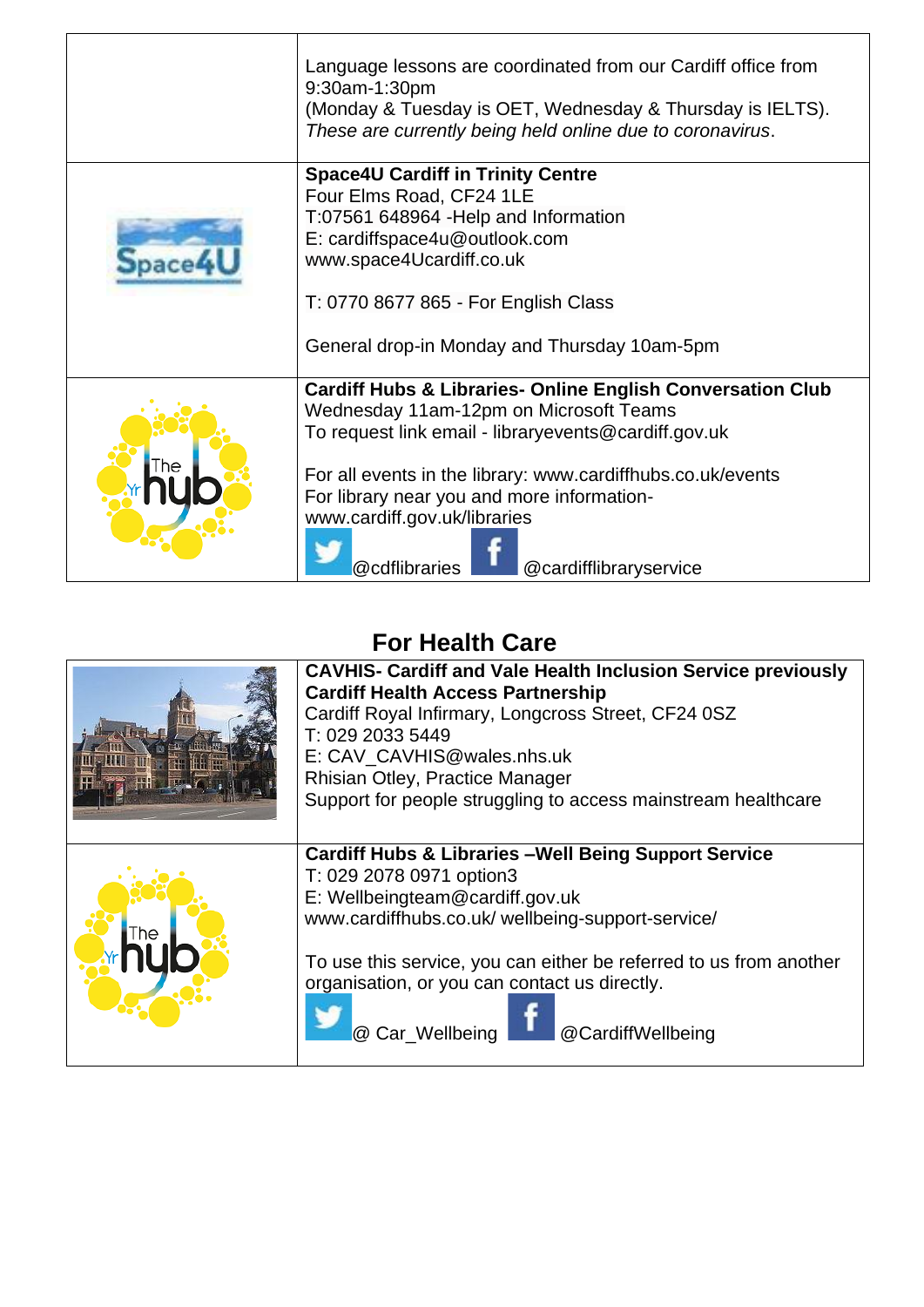# **For Emotional Support/Support after a trauma**

|                                                                              | <b>BAWSO Cardiff</b><br>Unit 4, Sovereign Quay, Havannah Street, Cardiff, CF10 5SF<br>T: 02920644633<br>E: info@bawso.org.uk<br>www.bawso.org.uk<br>Support for Black & Minority Ethnic Women victims of trafficking,<br>FGM, domestic violence and any other issues<br>Free phone 0800 7318 147 |
|------------------------------------------------------------------------------|--------------------------------------------------------------------------------------------------------------------------------------------------------------------------------------------------------------------------------------------------------------------------------------------------|
| Hope<br><b>Involve</b><br>ncourage                                           | <b>Hoops and Loops Cardiff</b><br>Support group for LGBT+ Asylum Seekers<br>E: wearehoopsandloops@gmail.com                                                                                                                                                                                      |
| CardIFF<br>for better mental health<br>Caerdydd<br>blaid gwell iechyd meddwl | <b>Mind Cardiff</b><br>166 Newport Road, Cardiff, CF24 1DL<br>T: 02920 402040<br>E: admin@cardiffmind.org<br>www.cardiffmind.org<br>Support for anyone suffering from mental health problems                                                                                                     |
|                                                                              | <b>Community Care and Wellbeing Service</b><br>62 Whitchurch Road, CF14 3LX<br>T: 029 2034 5294 / 0754 9281 635<br>E: info@ccaws.org.uk<br>www.ccaws.org.uk<br>Advocacy, Befriending, Counselling, Referral                                                                                      |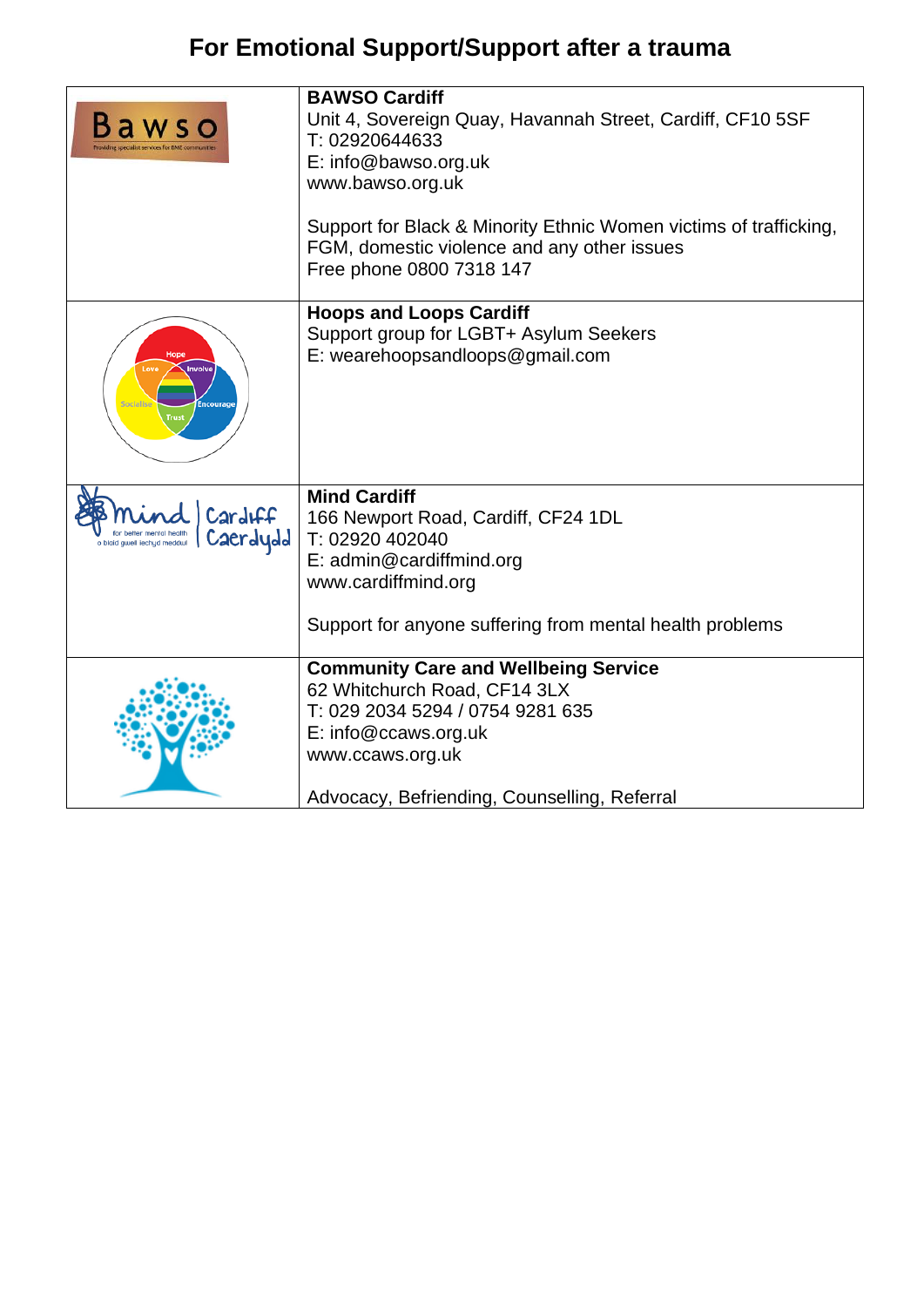## **For Destitution & Practical Support such as Food and Clothing**

|                     | <b>Oasis Cardiff</b><br>69b Splott Road, Cardiff, CF24 2BW<br>T: 029 2046 0424<br>www.oasiscardiff.org/activities-services<br>Monday to Friday 10am to 3pm<br>Free space with some meals provided                                                                                                |
|---------------------|--------------------------------------------------------------------------------------------------------------------------------------------------------------------------------------------------------------------------------------------------------------------------------------------------|
|                     | <b>Trinity Centre</b><br>Four Elms Road, CF24 1LE<br>T: 02921321120<br>www.trinitycentre.wales<br>Destitution Clinic – call to confirm the times                                                                                                                                                 |
| pace                | <b>Space4UCardiff in Trinity Centre</b><br>Four Elms Road, CF24 1LE<br>T:07561 648964 - Help and Information<br>E: cardiffspace4u@outlook.com<br>www.space4Ucardiff.co.uk<br>$T: 0756$ 1611 812 – for clothes<br>E: Space4u.clothing@outlook.com<br>General drop-in Monday and Thursday 10am-5pm |
| <b>SOR FFOADUA</b>  | Red Cross Destitution Drop-In Group in WRC<br>120-122, Broadway Cardiff, CF241NJ<br>T: 0808 1967 273<br>E: info@wrc.wales<br>www.wrc.wales/preventing-destitution-asylum-rights-<br>programme/                                                                                                   |
| SATAK<br><b>UMD</b> | <b>ShareDydd</b><br>T: 07832357164<br>E:sharedydd@gmail.com<br>www.sharedydd.org<br>ShareDydd mission is to overcome homelessness and<br>destitution among those seeking asylum in Cardiff by<br>providing temporary accommodation in local<br>community and practical advice & support.         |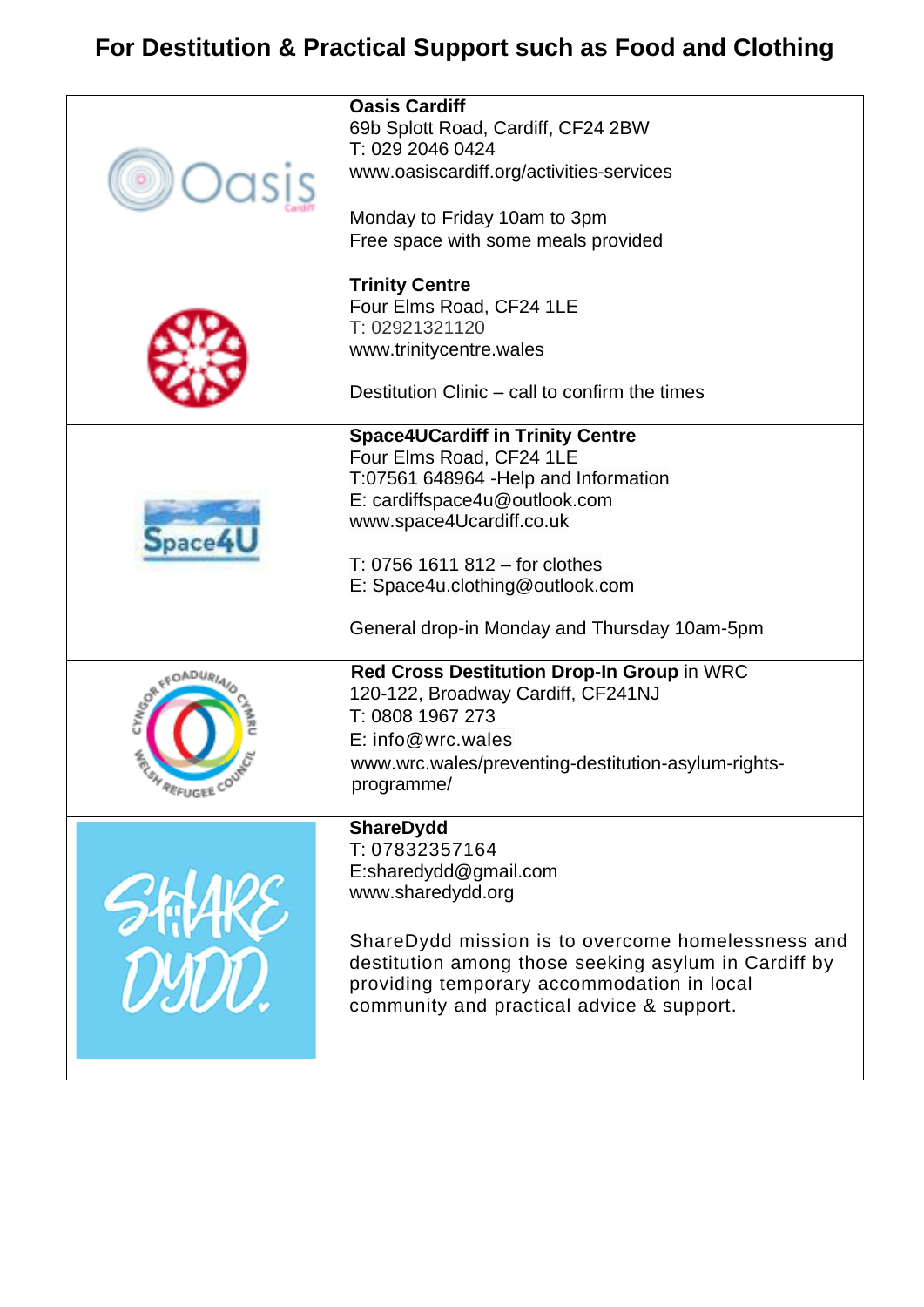| <b>HOME4U</b>             | Home4U<br>T: 02920679833<br>www.home4ucardiff.org/<br>Home4U provides temporary accommodation for asylum<br>seekers to provide respite from destitution and help restore<br>health and well-being, dignity and hope. It encourages<br>individuals to explore the limited choices available to them.                                                                                                                                              |
|---------------------------|--------------------------------------------------------------------------------------------------------------------------------------------------------------------------------------------------------------------------------------------------------------------------------------------------------------------------------------------------------------------------------------------------------------------------------------------------|
| <b>Banc Bwyd Caerdydd</b> | <b>Cardiff Foodbank Centre-</b><br>T: 02920484120<br>www.cardiff.foodbank.org.uk/locations<br>St Mellons: Monday 1.00 - 3.00pm<br>Ely: Monday 1.00-3.00pm & Thursday 1.00 - 3.00pm<br>Cathays: Tuesday 1.00 - 3.00pm & Saturday 11.00 - 1.00pm<br>Splott: Wednesday 1.00 - 3.00pm<br>Llanedeyrn: Wednesday 1.00 - 3.00pm & Friday 11:30-<br>1:30 <sub>pm</sub><br>Cardiff Central: Thursday 10.00am -12.00pm<br>Grangetown: Friday 12.00 -2.00pm |

# **For Moving On after Status is Granted**

| <b>REFUGEE</b> | <b>Welsh Refugee Council- Move On Project</b><br>120-122, Broadway Cardiff, CF241NJ |
|----------------|-------------------------------------------------------------------------------------|
|                | T: 0808 1967 273                                                                    |
|                | E: info@wrc.wales                                                                   |
|                | www.wrc.wales                                                                       |
|                | Support with getting accommodation and benefits within the                          |
|                | timeframe                                                                           |
|                | <b>Cardiff Hubs &amp; Libraries</b>                                                 |
|                | T: 029 2078 0971                                                                    |
|                | E: contactlibraries@cardiff.gov.uk                                                  |
|                | www.cardiffhubs.co.uk/hubs                                                          |
|                | Advice Service including housing, benefit, council tax, food                        |
|                | vouchers, school admission form and other related enquiries                         |
|                | Into Work, Money Advice and Adult Learning service                                  |
|                | Free Library Service to borrow books, e-resources, events, and                      |
|                | computers                                                                           |
|                |                                                                                     |
|                | @cdflibraries<br>@cardifflibraryservice                                             |
|                |                                                                                     |